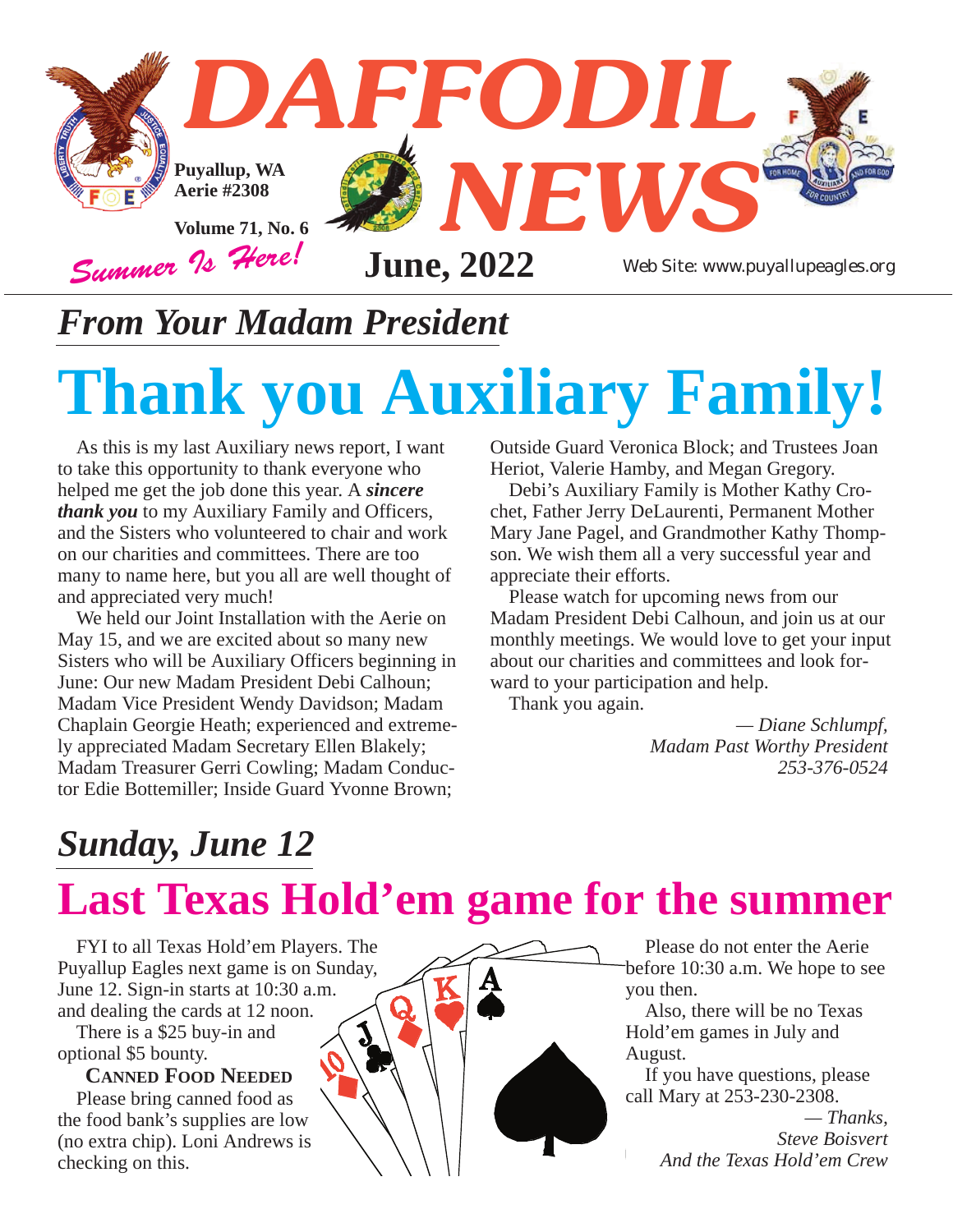## **New Auxiliary Secretary will start on June 1**

Since June 1st all dues not paid will be dropped on July 1st I will set some hours for the month of June hoping we don't drop anyone. June 1, 2, 3rd, I will be in the office 9 a.m. to 12.

June 9th 9 to 12 p.m. back 6-7th then meeting. 10th, 13th, 9 a.m. to 12 p.m.

I will be gone the 14th through the 19th at State Convention and back in office on 20th, 9 a.m. to Noon back 3 to 6 p.m. 21st ,22, 23, 24th 9 a.m. to 12 p.m., 28, 29, 30th 3p.m. to 7 p.m.

My home phone is 253-268-3189 if you need a special time to meet. Put dues in the Secretary door please.

*— Ellen Blakely Your New Auxiliary Secretary as of June 1*

#### **Ellen is moving on as Daffodil News editor**

As of May 31, I will no longer be the Newsletter Editor. I have, along with Leonard, enjoyed doing the newsletter but felt it was time to change some things in my life. The new Aerie President will be appointing someone else, and I hope you give them all the support you gave us. Thank you.

*— Ellen Blakely*

### **No spaghetti in August**

The Eddie's Spaghetti team would like to thank everyone for the support you have shown by coming the first Thursday of every month to dine with us. We look forward to seeing you in June and July; however, due to busy schedules and vacations, there will be no Eddie's Spaghetti in August. We will resume our monthly dinners in September and continue each month unless unforeseen circumstances prevent us from doing so

*Good Luck New Officers!*

## *From Your Aerie Secretary* **Let's remember our Past Brothers**

So often the passing of one of our Aerie Brothers goes unnoticed to the membership. To this end we will publish the names of those who have passed and were reported to the Secretary each month.

The passing of the following Aerie Brothers were reported to the Secretary since April 16, 2022.

Marlin Blevins, 43-Year Member. William Carel, 31-Year Member. Joseph Pack, 44-Year Member. Robert Leighton, 33-Year Member. Eldo Camandola, 58-Year Member. Michael Stull, 35-Year Member. Larry Alberts, 3-Year Member. Don Hamilton, 40-Year Member. Edward Shefchik, 16-Year Member.

## **Your Membership card may be expired**

It's June and if you haven't paid your dues yet for the 2022-2023 Eagle Year your card has expired! Please be aware that the Grand Aerie will drop you from our rolls in July, so make sure you pay your dues soon!

Also take note the *AERIE* dues will be going up as of July, as well (*AUXILIARY* Dues have *NOT* changed) so if you are dropped you will have to pay the new rate of \$48 plus a \$15 re-enrollment fee. So save yourself a few bucks and make sure your dues are current.

*— Dave Andrews, Secretary, Daffodil Aerie #2308 (253) 845-5021, Ext. 12*

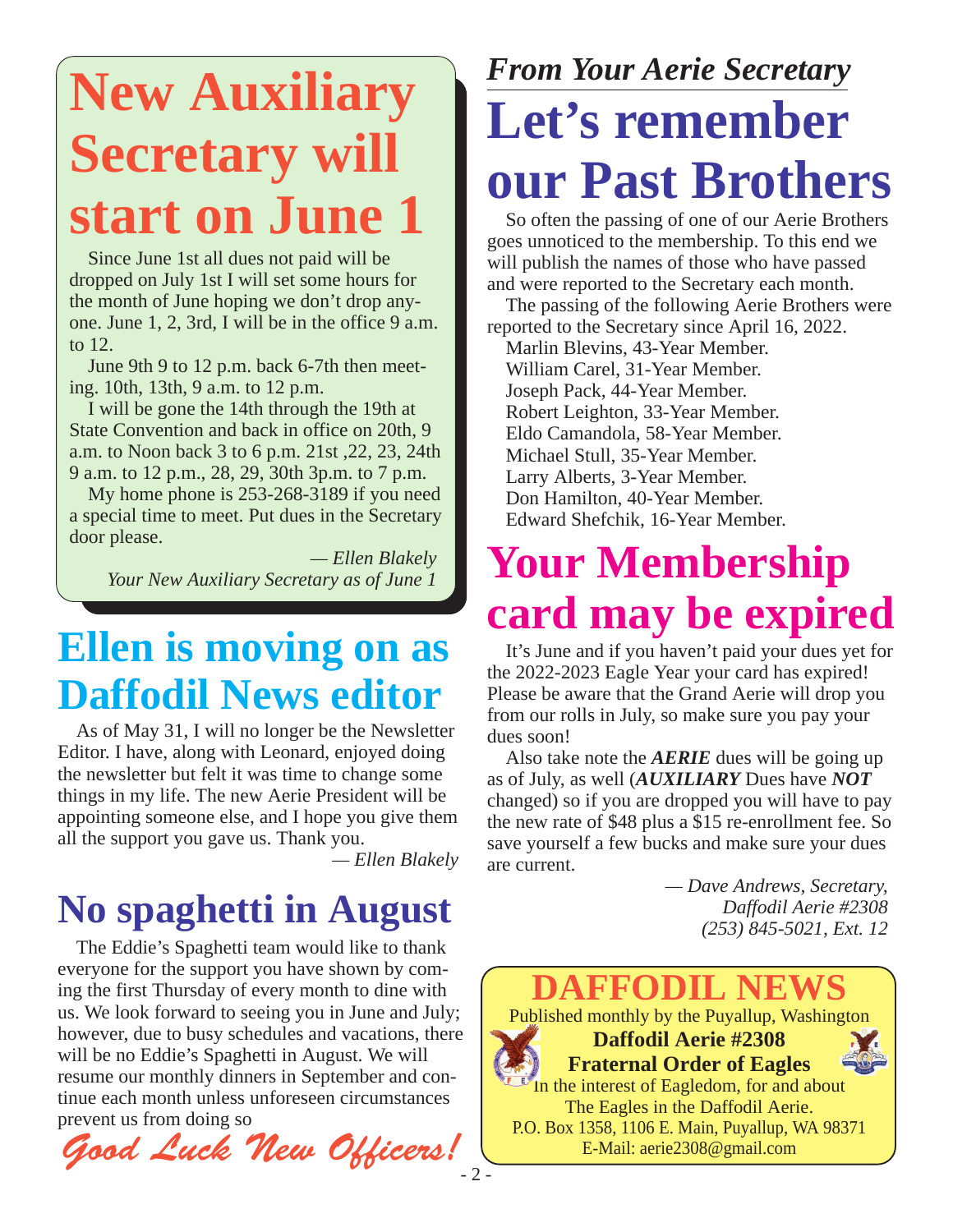**Auxiliary Sick Chairman** Mary Jane Pagel (253) 847-3083

#### **Daffodil 2308 CALENDAR OF EVENTS FOR**

## **JUNE, 2022**

**Auxiliary Info:** Box 83, Puyallup, WA 98371 (253) 845-5021, Ext. 4

**Aerie Info:**<br>Box 1358, Puyallup, WA 98371 (253) 845-5021, Ext. 3

Web Site: www.puyallupeagles.org - E-Mail: aerie2308@gmail.com

| Sunday                                                | Monday                                           | Tuesday                                                 | Wednesday                                 | <b>Thursday</b>                               | Friday                    | Saturday                       |
|-------------------------------------------------------|--------------------------------------------------|---------------------------------------------------------|-------------------------------------------|-----------------------------------------------|---------------------------|--------------------------------|
|                                                       | Queen<br>Of <del>H</del> earts<br>Drawing        |                                                         | <b>Bar Open</b><br>$3:00 \text{ pm}$      | Open<br>3:00 pm                               | Open<br>3:00 pm           | Open<br>Noon                   |
|                                                       |                                                  |                                                         | Aerie Trustees<br>Meeting 5:30 pm         | Eddie's Spaghetti<br>4:30 pm - 6:30 pm        |                           | Soup & Sandwich<br>Noon - 2 pm |
|                                                       |                                                  |                                                         | <b>Aerie Meeting</b><br>7:00 pm           |                                               |                           |                                |
|                                                       |                                                  | <b>Every Sunday</b><br>At 5:00 pm                       |                                           |                                               |                           |                                |
|                                                       |                                                  |                                                         | 1                                         | $\mathbf{2}$                                  | 3                         | 4                              |
| Open 1:00 pm<br>Pancake Breakfast<br>8 to 10 am       | <b>Bar Open</b><br>3:00 pm                       | Open 3 pm<br><b>RV</b> Meeting                          | <b>Bar Open</b><br>3:00 pm                | Open<br>3:00 pm                               | Open<br>$3:00$ pm         | Open<br>Noon                   |
| Quilt raffle                                          |                                                  | 7 pm                                                    | Aerie Trustees<br>Meeting 5:30 pm         | <b>Auxiliary Meeting</b><br>$7:00 \text{ pm}$ |                           | Soup & Sandwich<br>Noon - 2 pm |
| 4:45 pm<br>Queen of Hearts                            |                                                  | Prime Rib Dinner<br>$5 -$ to 7 pm<br>(Tickets pre-sale) | <b>Aerie Meeting</b><br>$7:00 \text{ pm}$ | Initiation                                    |                           |                                |
| Drawing<br>5:00 pm                                    |                                                  |                                                         | Initiation                                |                                               |                           |                                |
| 5                                                     | 6                                                | 7                                                       | 8                                         | 9                                             | 10                        | 11                             |
| Open 10:30 am                                         | Bar Open<br>$3:00 \text{ pm}$                    | Bar Open<br>$3:00 \text{ pm}$                           | Open<br>$3:00 \text{ pm}$                 | Open<br>$3:00 \text{ pm}$                     | Open<br>3:00 pm           | Open<br>Noon                   |
| Texas Hold'em<br>Sign In<br>10:30 am                  |                                                  | Eagle Riders<br>Meeting                                 | Aerie Trustees<br>Meeting 5:30 pm         |                                               |                           | Soup & Sandwich<br>Noon - 2 pm |
| Cards 12 Noon                                         |                                                  | 7:00 pm                                                 |                                           |                                               |                           |                                |
| Queen of Hearts<br>Drawing<br>$5:00 \text{ pm}$       |                                                  |                                                         |                                           |                                               |                           |                                |
| 12                                                    | 13                                               | 14                                                      | 15                                        | 16                                            | 17                        | 18                             |
| Open 1:00 pm                                          | Open 3:00 pm                                     | Open<br>$3:00 \text{ pm}$                               | Open<br>$3:00 \text{ pm}$                 | Open<br>$3:00$ pm                             | Open<br>$3:00 \text{ pm}$ | Open<br>Noon                   |
| Happy                                                 | Pulled Pork<br>Sand/Chips \$8<br>5:00 to 7:00 pm |                                                         | Aerie Trustees<br>Meeting                 | French Dip<br>Sandwiches                      | Chicken<br>And Jo's       | Soup & Sandwich<br>Noon - 2 pm |
| Fathers<br>Day                                        |                                                  |                                                         | TBA                                       | $4:30 - 6:30$ pm                              | 5:00 to 7:00 pm           |                                |
|                                                       |                                                  |                                                         |                                           | <b>Auxiliary Meeting</b><br>$7:00 \text{ pm}$ |                           |                                |
| Queen of Hearts<br>Drawing<br>19<br>$5:00 \text{ pm}$ | 20                                               | 21                                                      | $2\,2$                                    | 23                                            | 24                        | 25                             |
|                                                       |                                                  |                                                         |                                           |                                               |                           |                                |
| Open<br>$1:00 \text{ pm}$                             | Open<br>3:00                                     | Open<br>$3:00 \text{ pm}$                               | Open<br>$3:00 \text{ pm}$                 | Open<br>$3:00 \text{ pm}$                     |                           |                                |
| Queen of Hearts<br>Drawing<br>5:00 pm                 |                                                  |                                                         | Joint Officers<br>Meeting<br>7:00 pm      |                                               |                           |                                |
| 26                                                    | $27$                                             | $\bf 2\,8$                                              | 29                                        | 30                                            |                           |                                |